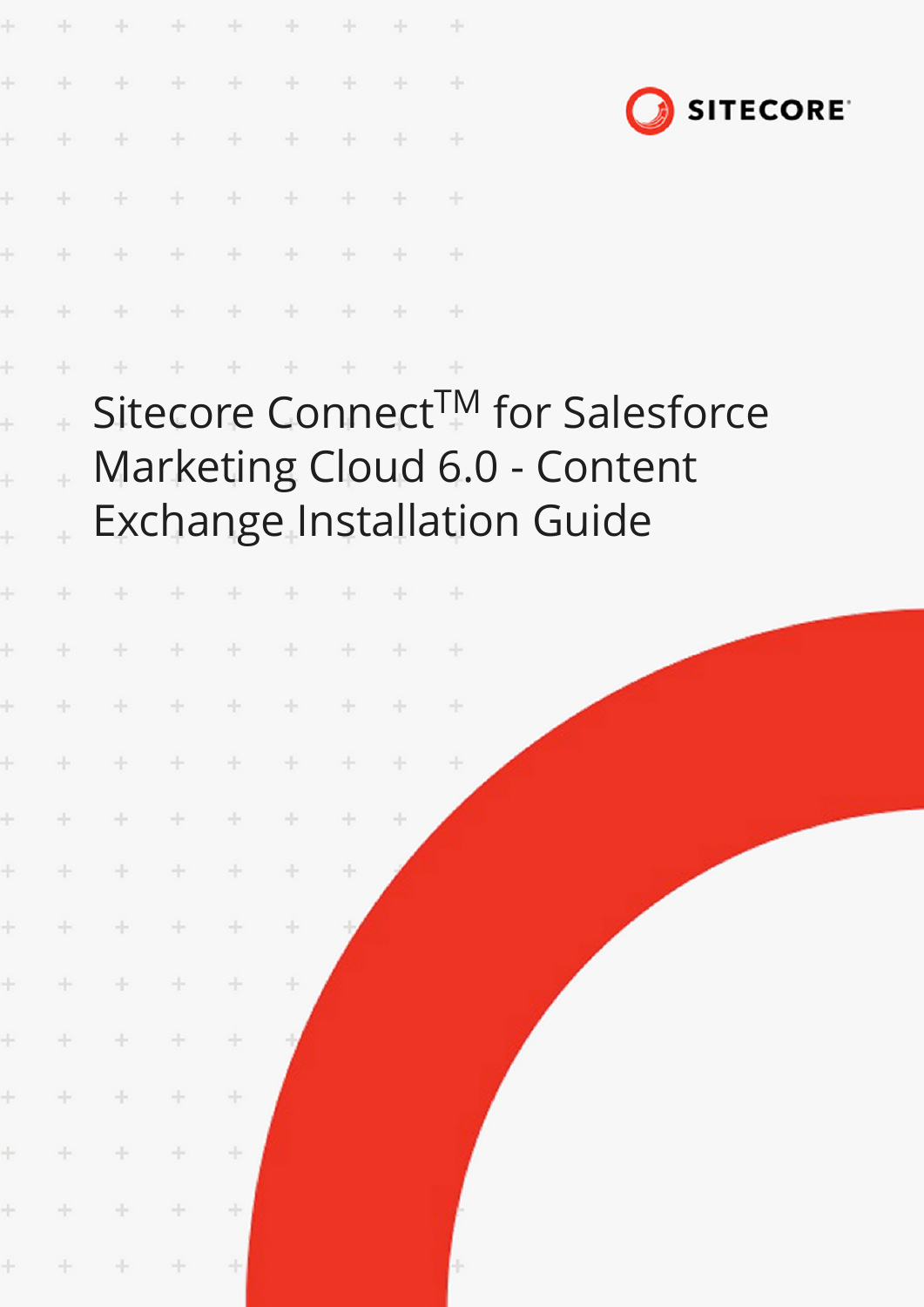

# **Table of Contents**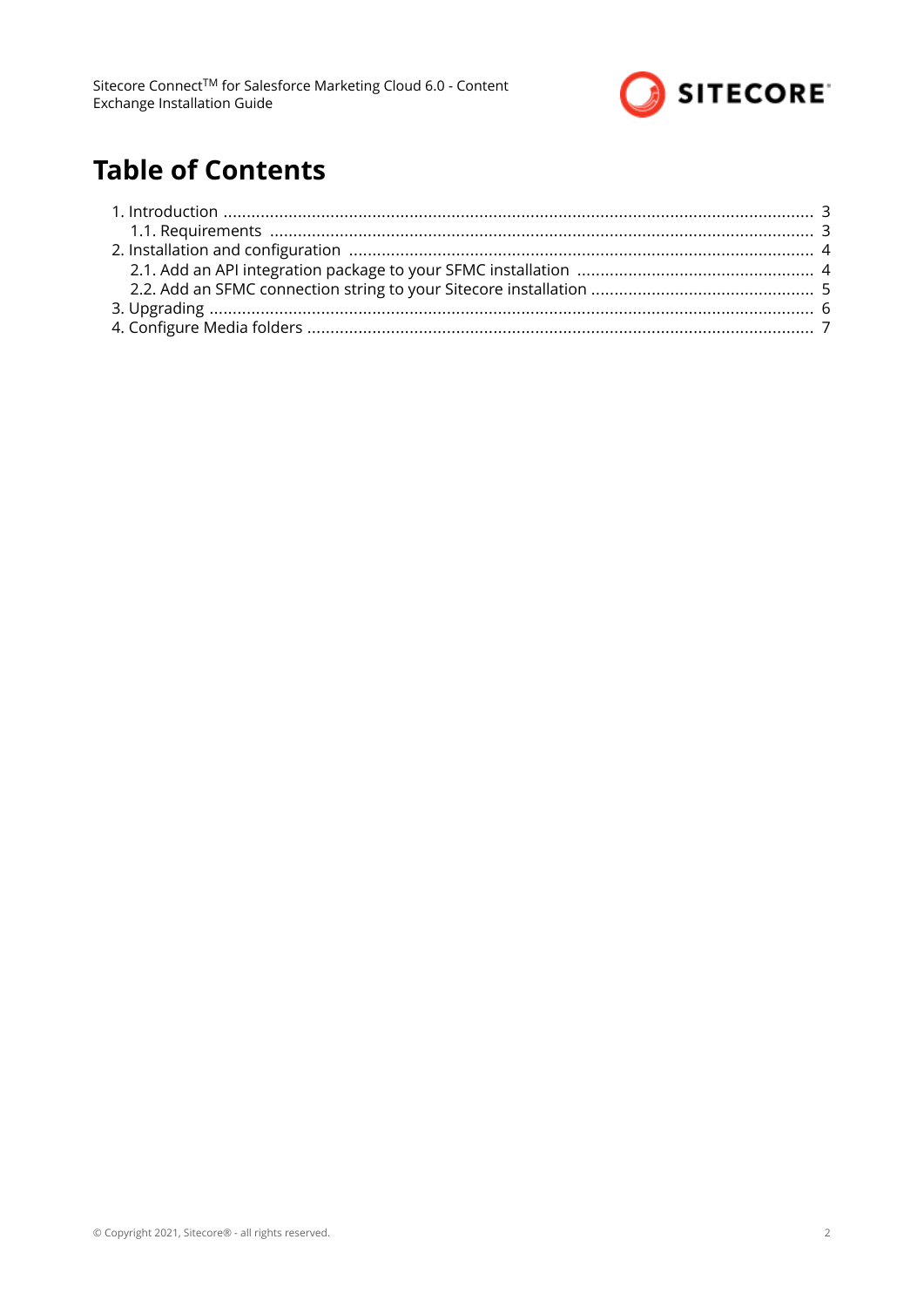

## <span id="page-2-0"></span>**1. Introduction**

You use Sitecore Connect for Salesforce Marketing Cloud - Content Exchange to push Sitecore media item structures to corresponding asset structures in Salesforce. The connector synchronizes media items and assets in one direction: when you modify media items in Sitecore, Salesforce is updated as well.

With Content Exchange, the assets and categories are created as read-only. Only Salesforce users with admin rights can bypass the connector and delete the structure created in Salesforce.

The connector marks the assets it pushes to Salesforce with the Sitecore tag.

### **1.1. Requirements**

Before you install Sitecore Connect software for Salesforce Marketing Cloud - Content Exchange, you must have the following:

- Sitecore Experience Platform or Sitecore Experience Manager, version 10.1.
- An SFMC account where you can create an installed package with appropriate access rights.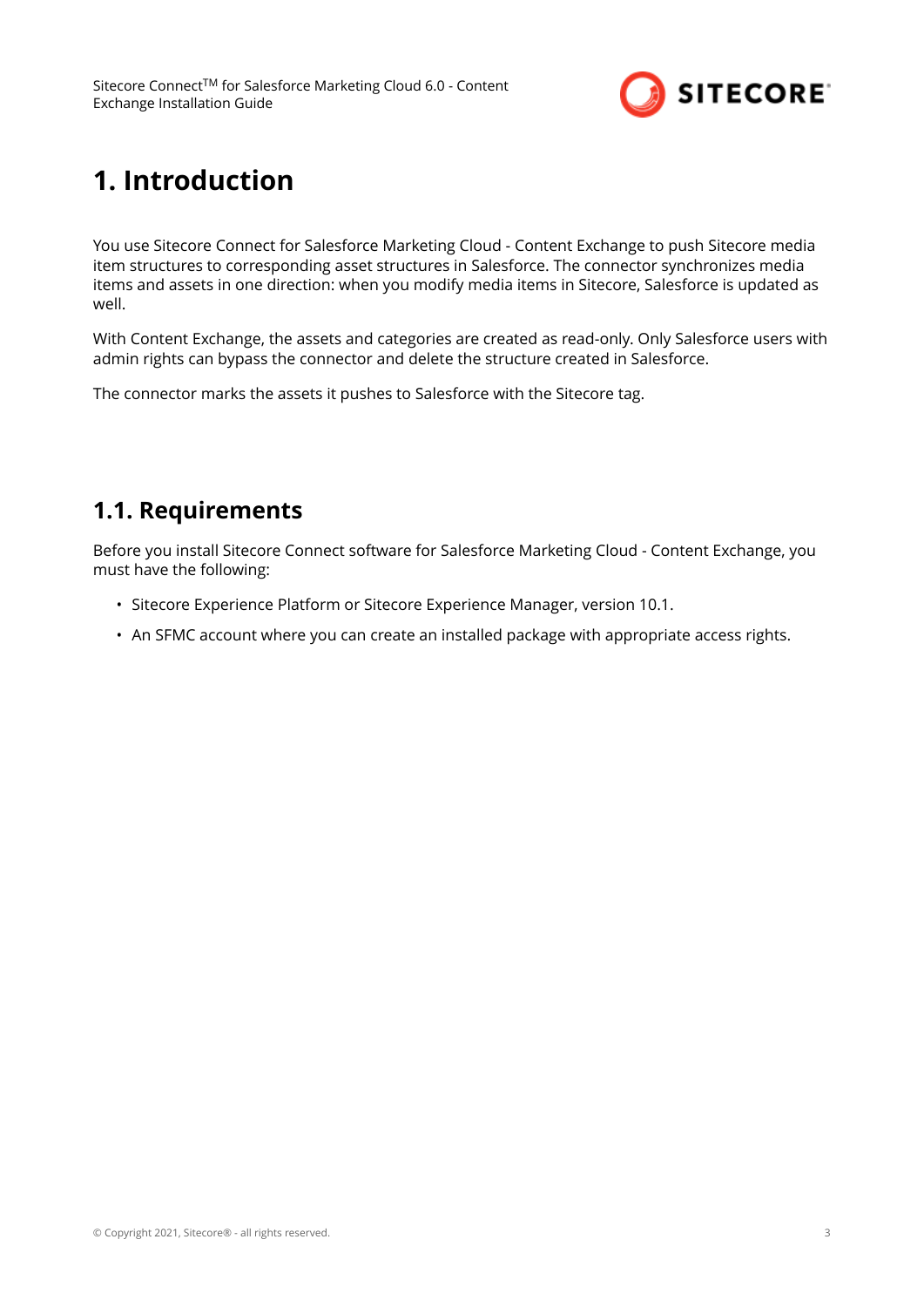

## <span id="page-3-0"></span>**2. Installation and configuration**

You must install the connector on all Sitecore instances that have the *Standalone* or *ContentManagement* roles.

To install Sitecore Connect software for Salesforce Marketing Cloud - Content Exchange:

- 1. Download the Sitecore Connect for Salesforce Marketing Cloud Content Exchange 6.0 installation package from the [Sitecore download page.](https://dev.sitecore.net/Downloads/)
- 2. On the Sitecore Launchpad, click **Control Panel**.
- 3. In the **Control Panel**, in the **Administration** section, click **Install a package** to open the **Installation Wizard**.
- 4. Click **Upload package** and follow the steps to upload the module package to Sitecore.
- 5. Click **Next** and follow the steps to install the package.
- 6. Before you close the wizard, select **Restart the Sitecore Client**.
- 7. Add an API integration package to your SFMC installation.
- 8. Add an [SFMC connection string](#page-4-0) to Sitecore.

The configuration file of the module is available as  $\App$  Config\Modules\Connector.Sfmc \Sitecore.Connector.Sfmc.config after the installation.

### **2.1. Add an API integration package to your SFMC installation**

To add an API integration package to your Salesforce Marketing Cloud (SFMC) installation:

- 1. Follow the steps in the *Marketing Cloud Package Development* documentation for Salesforce, in the *Create and Install Packages* section.
- 2. Select the *Server-to-Server* integration type for the API Integration package.
- 3. Add the following required rights for your connection:

#### **Table 1. API integration package required rights**

| <b>Category</b> | <b>Type</b>          | <b>Rights</b> |
|-----------------|----------------------|---------------|
| Assets          | Documents and images | $\cdot$ Read  |
|                 |                      | • Write       |
| Assets          | Saved content        | $\cdot$ Read  |
|                 |                      | • Write       |
| Hub             | Tags                 | • Write       |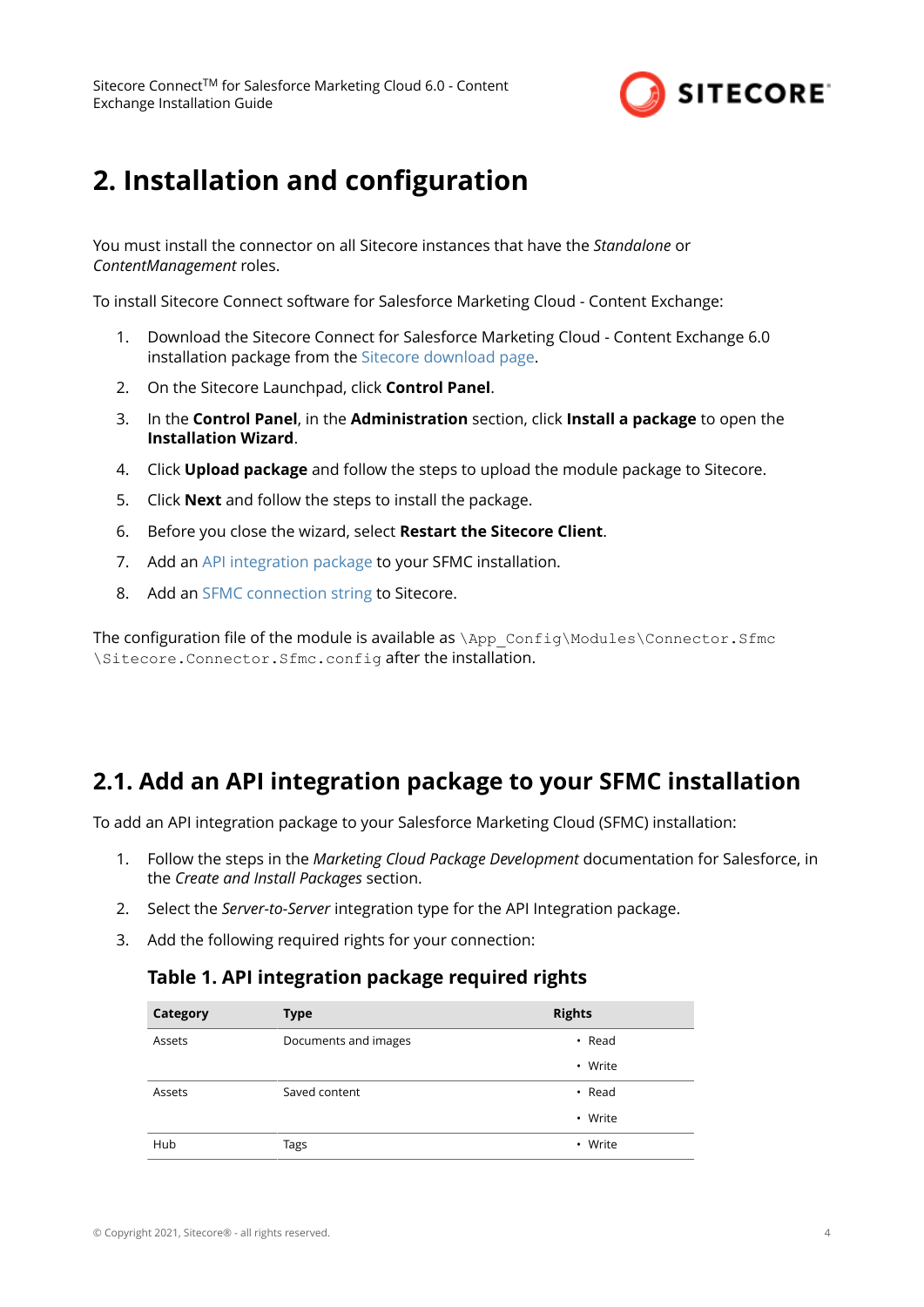

### <span id="page-4-0"></span>**2.2. Add an SFMC connection string to your Sitecore installation**

To add a Salesforce Marketing Cloud (SFMC) connection string to your Sitecore installation:

- 1. In Salesforce, in the **Components** area of the component you created, make a note of the following values:
	- Client Id
	- Client Secret
	- Authentication Base URI
	- REST Base URI
	- SOAP Base URI
- 2. Use the values to construct a connection string with this format:

```
<add name="sfmc" connectionString="client id=<Client Id>;
                         client secret=<Client Secret>;
                         auth endpoint=<Authentication Base URI>;
                         rest endpoint=<REST Base URI>;
                         soap endpoint=<SOAP Base URI>" />
```
3. Add the connection string to the App config\connectionstrings.config file on your Sitecore instance.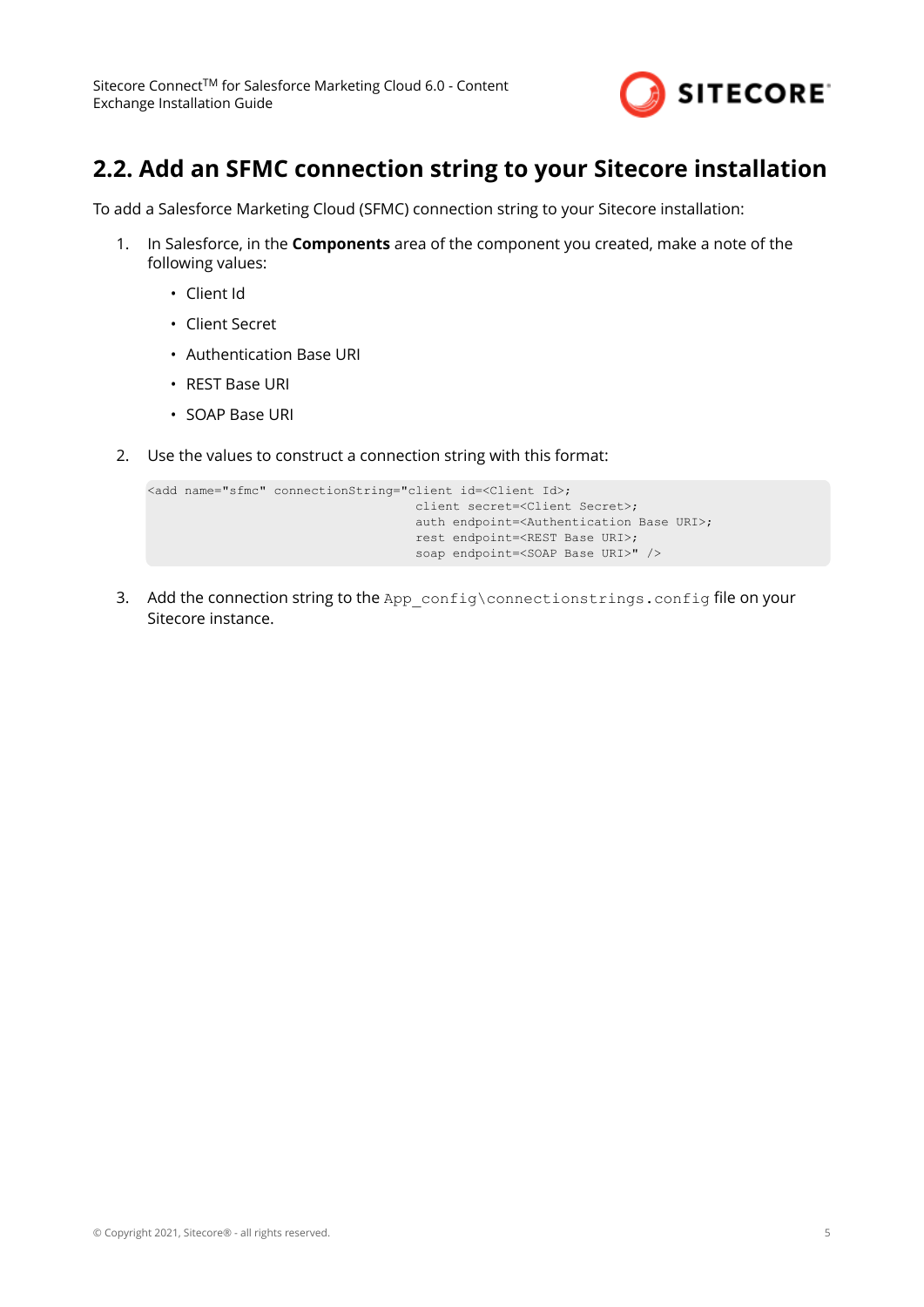

# <span id="page-5-0"></span>**3. Upgrading**

This section describes how to upgrade from Sitecore Connect for Salesforce Marketing Cloud - Content Exchange (SFMC-CE) 5.0 to 6.0.

You must update the SFMC-CE connector on all your Sitecore instances with the *Standalone* or *Content Management* role.

To upgrade SFMC-CE:

- 1. [Download](https://dev.sitecore.net/downloads) the Sitecore Connect for Salesforce Marketing Cloud Content Exchange 6.0 update package.
- 2. In Sitecore, use the Sitecore Update Installation Wizard (http://<your-sitecore>/sitecore/admin/ UpdateInstallationWizard.aspx) to install the update package.